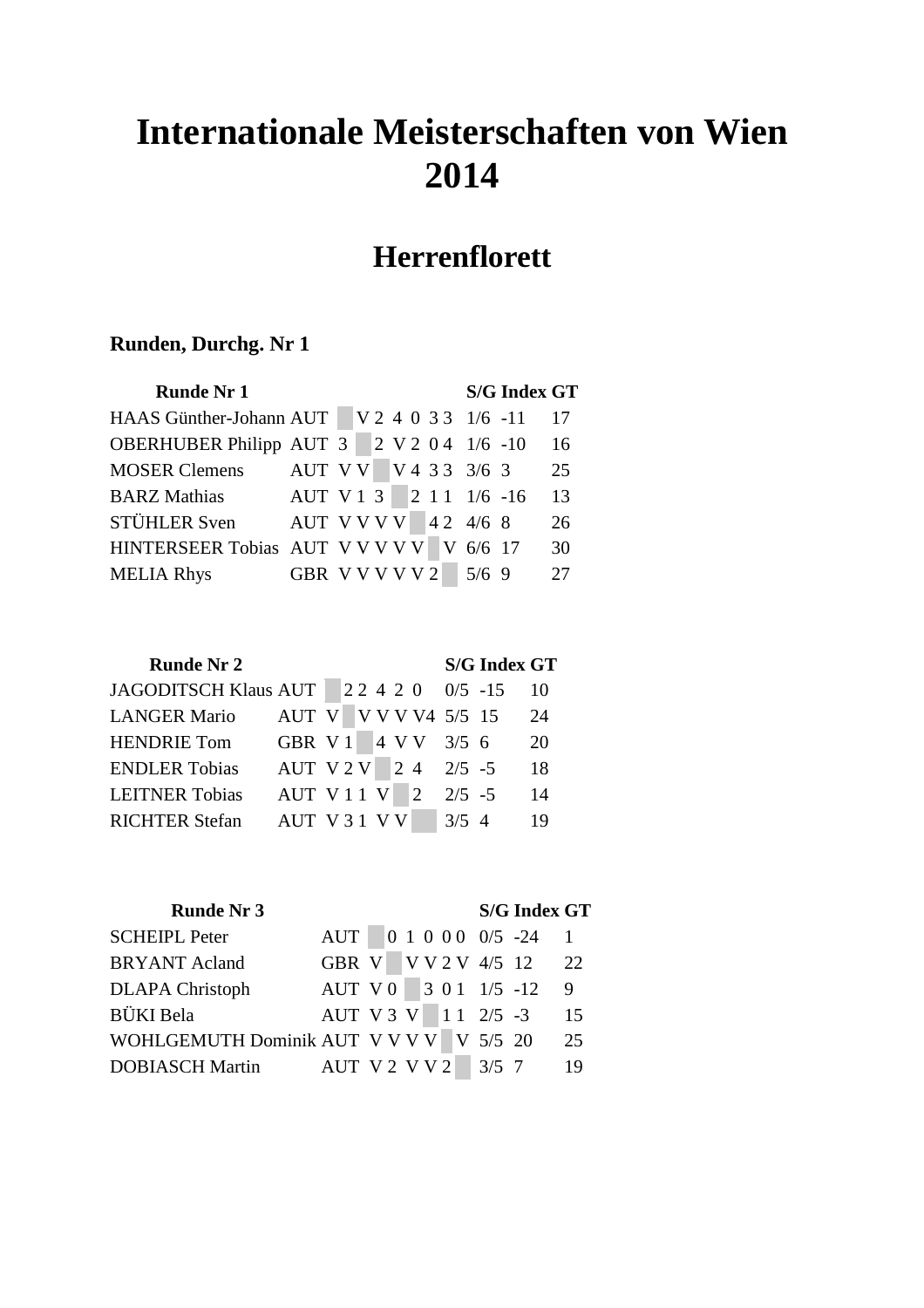| P <sub>l</sub> | <b>Name</b>       | <b>Vorname</b>     | <b>Nation</b> | <b>Verein</b> | S/G   | Ind            | <b>GT</b> | <b>Platzierung</b> |
|----------------|-------------------|--------------------|---------------|---------------|-------|----------------|-----------|--------------------|
| $\mathbf{1}$   | <b>WOHLGEMUTH</b> | Dominik            | <b>AUT</b>    | <b>AFCS</b>   | 1.000 | 20             | 25        | qualifiziert       |
| $\overline{2}$ | <b>HINTERSEER</b> | Tobias             | <b>AUT</b>    | <b>AFCS</b>   | 1.000 | 17             | 30        | qualifiziert       |
| 3              | <b>LANGER</b>     | Mario              | <b>AUT</b>    | <b>AFCS</b>   | 1.000 | 15             | 24        | qualifiziert       |
| $\overline{4}$ | <b>MELIA</b>      | <b>Rhys</b>        | <b>GBR</b>    | <b>GBR</b>    | 0.833 | 9              | 27        | qualifiziert       |
| 5              | <b>BRYANT</b>     | Acland             | <b>GBR</b>    | <b>GBR</b>    | 0.800 | 12             | 22        | qualifiziert       |
| 6              | <b>STÜHLER</b>    | Sven               | <b>AUT</b>    | <b>STLFC</b>  | 0.667 | 8              | 26        | qualifiziert       |
| 7              | <b>DOBIASCH</b>   | Martin             | <b>AUT</b>    | <b>WAT</b>    | 0.600 | $\overline{7}$ | 19        | qualifiziert       |
| 8              | <b>HENDRIE</b>    | Tom                | <b>GBR</b>    | <b>GBR</b>    | 0.600 | 6              | 20        | qualifiziert       |
| 9              | <b>RICHTER</b>    | <b>Stefan</b>      | <b>AUT</b>    | <b>WAT</b>    | 0.600 | $\overline{4}$ | 19        | qualifiziert       |
| 10             | <b>MOSER</b>      | <b>Clemens</b>     | <b>AUT</b>    | <b>WAT</b>    | 0.500 | 3              | 25        | qualifiziert       |
| 11             | <b>BÜKI</b>       | Bela               | <b>AUT</b>    | <b>FUK</b>    | 0.400 | $-3$           | 15        | qualifiziert       |
| 12             | <b>ENDLER</b>     | Tobias             | <b>AUT</b>    | <b>STLFC</b>  | 0.400 | $-5$           | 18        | qualifiziert       |
| 13             | <b>LEITNER</b>    | Tobias             | <b>AUT</b>    | <b>AFCS</b>   | 0.400 | $-5$           | 14        | qualifiziert       |
| 14             | <b>DLAPA</b>      | Christoph          | <b>AUT</b>    | <b>STLFC</b>  | 0.200 | $-12$          | 9         | qualifiziert       |
| 15             | <b>OBERHUBER</b>  | Philipp            | <b>AUT</b>    | <b>FKVOE</b>  | 0.167 | $-10$          | 16        | qualifiziert       |
| 16             | <b>HAAS</b>       | Günther-<br>Johann | <b>AUT</b>    | <b>STLFC</b>  | 0.167 | $-11$          | 17        | qualifiziert       |
| 17             | <b>BARZ</b>       | <b>Mathias</b>     | <b>AUT</b>    | <b>UFC</b>    | 0.167 | $-16$          | 13        | qualifiziert       |
| 18             | <b>JAGODITSCH</b> | Klaus              | <b>AUT</b>    | <b>UFC</b>    | 0.000 | $-15$          | 10        | qualifiziert       |
| 19             | <b>SCHEIPL</b>    | Peter              | <b>AUT</b>    | <b>UFC</b>    | 0.000 | $-24$          | 1         | ausgeschieden      |

| <b>Runde Nr 1</b>        |                      |  |  |  |                  | <b>S/G Index GT</b> |                 |
|--------------------------|----------------------|--|--|--|------------------|---------------------|-----------------|
| <b>LEITNER Tobias</b>    | AUT                  |  |  |  | 20 4 2 2 0/5 -15 |                     | 10              |
| WOHLGEMUTH Dominik AUT V |                      |  |  |  | V V V V 5/5 15   |                     | 25              |
| STÜHLER Sven             | AUT V2               |  |  |  | V V V 4/5 13     |                     | 22              |
| <b>JAGODITSCH Klaus</b>  | AUT V 10 2 0 1/5 -16 |  |  |  |                  |                     | 8               |
| <b>DOBIASCH Martin</b>   | AUT V 3 4 V V 3/5 8  |  |  |  |                  |                     | 22              |
| <b>ENDLER Tobias</b>     | <b>AUT V20 V0</b>    |  |  |  | $2/5 - 5$        |                     | 12 <sub>1</sub> |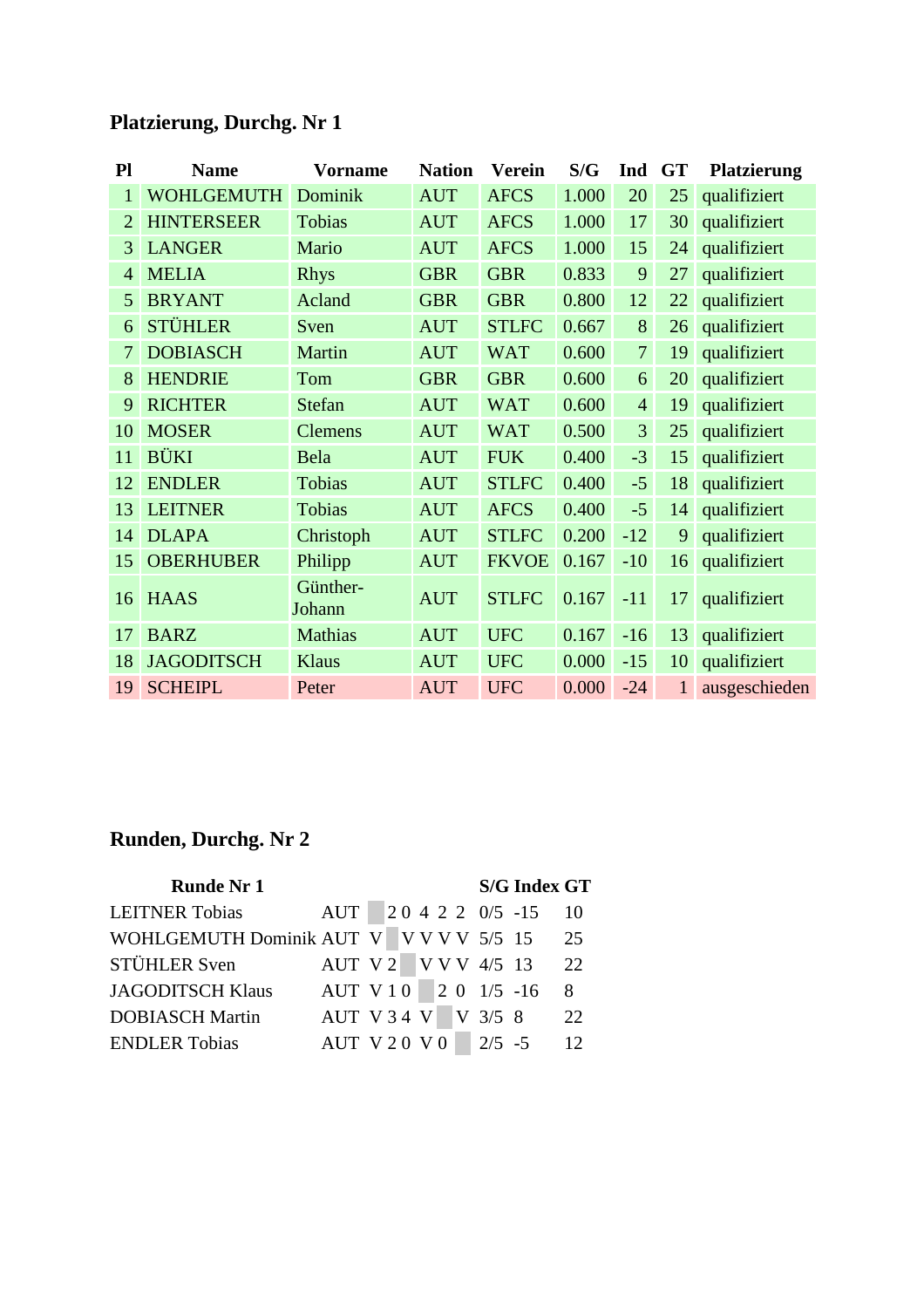| <b>Runde Nr 2</b>             |                       |  |  |  |                 | <b>S/G Index GT</b> |    |
|-------------------------------|-----------------------|--|--|--|-----------------|---------------------|----|
| <b>HENDRIE Tom</b>            | <b>GBR</b>            |  |  |  | V V V 2 V 4/5 7 |                     | 22 |
| <b>BARZ</b> Mathias           | AUT 2 3 2 2 1 0/5 -15 |  |  |  |                 |                     | 10 |
| <b>DLAPA</b> Christoph        | AUT 3 V 3 0 0 1/5 -12 |  |  |  |                 |                     | 11 |
| BÜKI Bela                     | AUT 2 V V 3 3 2/5 -2  |  |  |  |                 |                     | 18 |
| HINTERSEER Tobias AUT V V V V |                       |  |  |  | V 5/5 14        |                     | 25 |
| <b>BRYANT Acland</b>          | GBR 3 V V V 4 3/5 8   |  |  |  |                 |                     | 22 |

| <b>Runde Nr 3</b>                       |                       |  |  |  |                  | <b>S/G Index GT</b> |                |
|-----------------------------------------|-----------------------|--|--|--|------------------|---------------------|----------------|
| <b>RICHTER Stefan</b>                   | AUT                   |  |  |  | V V 3 V V 4/5 12 |                     | 23             |
| OBERHUBER Philipp AUT 3 V 0 V 3 2/5 -1  |                       |  |  |  |                  |                     | 16             |
| HAAS Günther-Johann AUT 0 0 0 0 1/5 -18 |                       |  |  |  |                  |                     | 5 <sup>1</sup> |
| <b>MELIA Rhys</b>                       | GBR V V V V V 5/5 19  |  |  |  |                  |                     | 25             |
| <b>MOSER Clemens</b>                    | AUT 1 2 3 1 2 0/5 -16 |  |  |  |                  |                     | 9              |
| <b>LANGER Mario</b>                     | AUT 2 V V 2 V         |  |  |  | $3/5$ 4          |                     | 19             |

| Pl             | <b>Name</b>       | <b>Vorname</b> | <b>Nation</b> | <b>Verein</b> | S/G   | Ind   | <b>GT</b> | <b>Platzierung</b> |
|----------------|-------------------|----------------|---------------|---------------|-------|-------|-----------|--------------------|
|                | <b>WOHLGEMUTH</b> | Dominik        | <b>AUT</b>    | <b>AFCS</b>   | 1.000 | 35    | 50        | qualifiziert       |
| $\overline{2}$ | <b>HINTERSEER</b> | Tobias         | <b>AUT</b>    | <b>AFCS</b>   | 1.000 | 31    | 55        | qualifiziert       |
| 3              | <b>MELIA</b>      | <b>Rhys</b>    | <b>GBR</b>    | <b>GBR</b>    | 0.909 | 28    | 52        | qualifiziert       |
| 4              | <b>LANGER</b>     | Mario          | <b>AUT</b>    | <b>AFCS</b>   | 0.800 | 19    | 43        | qualifiziert       |
| 5              | <b>STÜHLER</b>    | Sven           | <b>AUT</b>    | <b>STLFC</b>  | 0.727 | 21    | 48        | qualifiziert       |
| 6              | <b>BRYANT</b>     | Acland         | <b>GBR</b>    | <b>GBR</b>    | 0.700 | 20    | 44        | qualifiziert       |
| $\overline{7}$ | <b>RICHTER</b>    | <b>Stefan</b>  | <b>AUT</b>    | <b>WAT</b>    | 0.700 | 16    | 42        | qualifiziert       |
| 8              | <b>HENDRIE</b>    | Tom            | <b>GBR</b>    | <b>GBR</b>    | 0.700 | 13    | 42        | qualifiziert       |
| 9              | <b>DOBIASCH</b>   | Martin         | <b>AUT</b>    | <b>WAT</b>    | 0.600 | 15    | 41        | qualifiziert       |
| 10             | <b>BÜKI</b>       | Bela           | <b>AUT</b>    | <b>FUK</b>    | 0.400 | $-5$  | 33        | qualifiziert       |
| 11             | <b>ENDLER</b>     | Tobias         | <b>AUT</b>    | <b>STLFC</b>  | 0.400 | $-10$ | 30        | qualifiziert       |
| 12             | <b>OBERHUBER</b>  | Philipp        | <b>AUT</b>    | <b>FKVOE</b>  | 0.273 | $-11$ | 32        | qualifiziert       |
| 13             | <b>MOSER</b>      | <b>Clemens</b> | <b>AUT</b>    | <b>WAT</b>    | 0.273 | $-13$ | 34        | qualifiziert       |
| 14             | <b>LEITNER</b>    | Tobias         | <b>AUT</b>    | <b>AFCS</b>   | 0.200 | $-20$ | 24        | qualifiziert       |
| 15             | <b>DLAPA</b>      | Christoph      | <b>AUT</b>    | <b>STLFC</b>  | 0.200 | $-24$ | 20        | qualifiziert       |
| 16             | <b>HAAS</b>       | Günther-Johann | <b>AUT</b>    | <b>STLFC</b>  | 0.182 | $-29$ | 22        | qualifiziert       |
| 17             | <b>JAGODITSCH</b> | <b>Klaus</b>   | <b>AUT</b>    | <b>UFC</b>    | 0.100 | $-31$ | 18        | qualifiziert       |
| 18             | <b>BARZ</b>       | <b>Mathias</b> | <b>AUT</b>    | <b>UFC</b>    | 0.091 | $-31$ | 23        | qualifiziert       |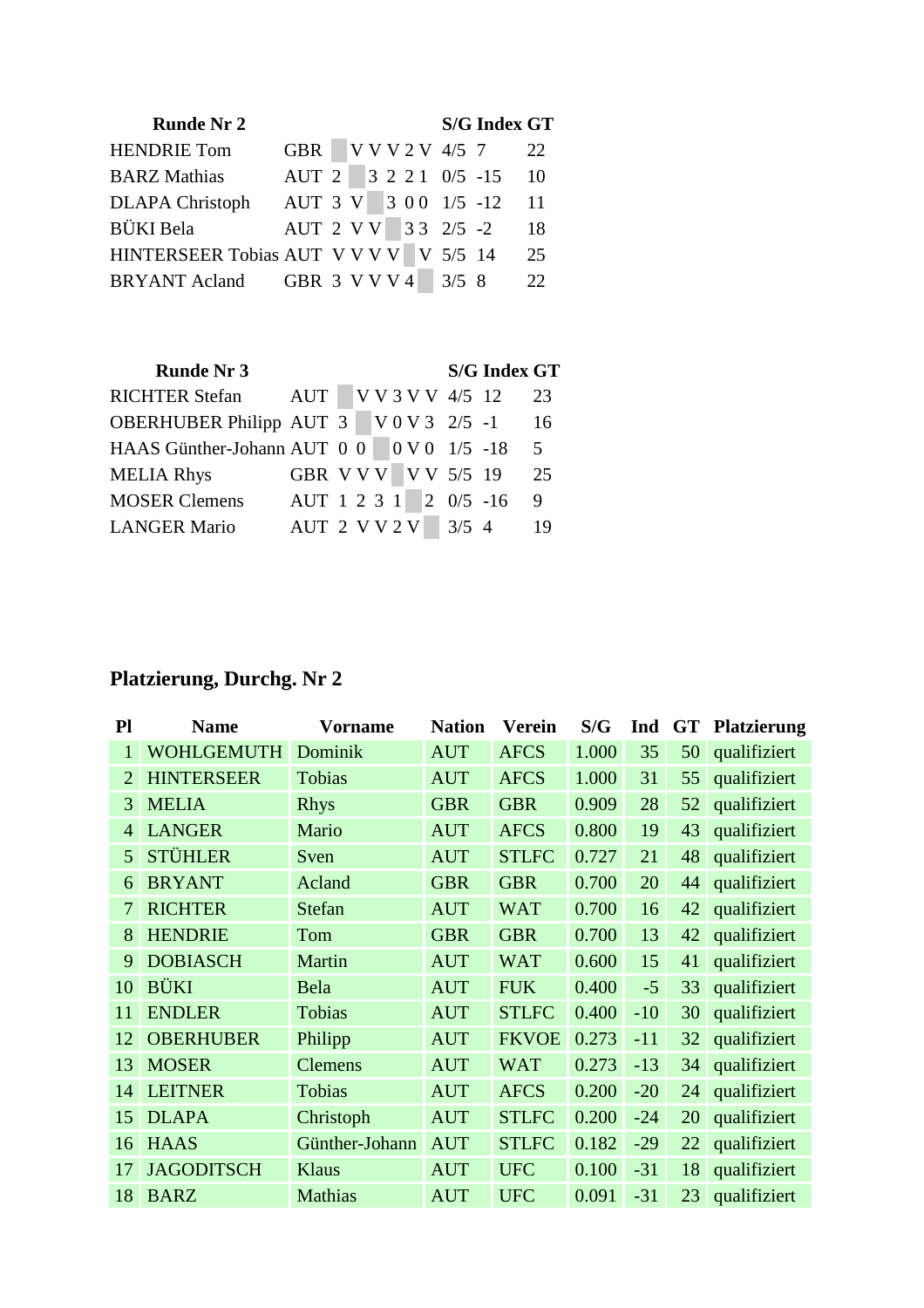#### **Direktausscheidung mit 16**

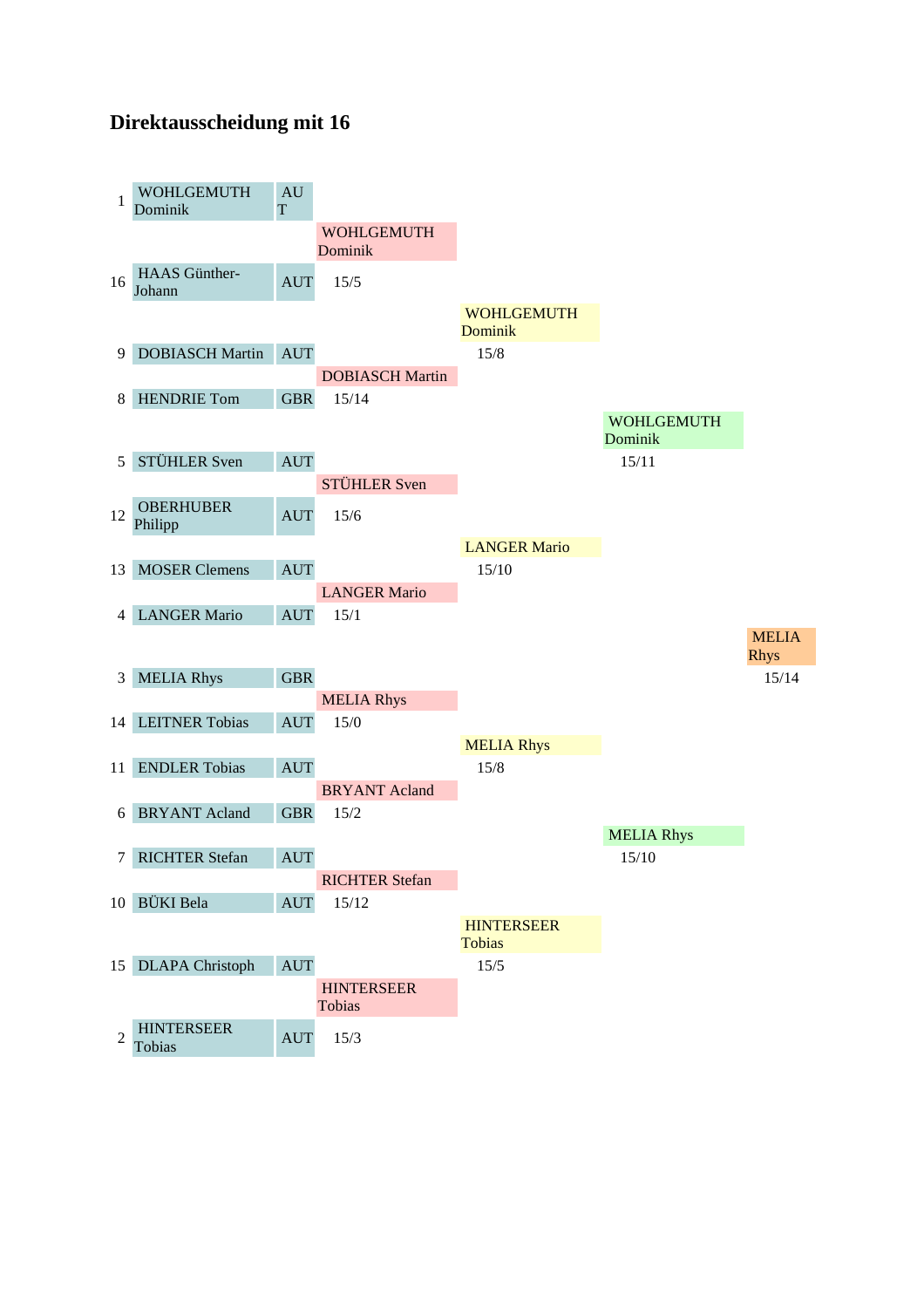### **Gesamtplatzierung**

| Pl             | <b>Name</b>       | <b>Vorname</b> | <b>Nation</b> | <b>Verein</b> |
|----------------|-------------------|----------------|---------------|---------------|
| 1              | <b>MELIA</b>      | <b>Rhys</b>    | <b>GBR</b>    | <b>GBR</b>    |
| $\overline{2}$ | <b>WOHLGEMUTH</b> | Dominik        | <b>AUT</b>    | <b>AFCS</b>   |
| 3              | <b>HINTERSEER</b> | <b>Tobias</b>  | <b>AUT</b>    | <b>AFCS</b>   |
| 3              | <b>LANGER</b>     | Mario          | <b>AUT</b>    | <b>AFCS</b>   |
| 5              | <b>STÜHLER</b>    | Sven           | <b>AUT</b>    | <b>STLFC</b>  |
| 6              | <b>BRYANT</b>     | Acland         | <b>GBR</b>    | <b>GBR</b>    |
| 7              | <b>RICHTER</b>    | Stefan         | <b>AUT</b>    | <b>WAT</b>    |
| 8              | <b>DOBIASCH</b>   | Martin         | <b>AUT</b>    | <b>WAT</b>    |
| 9              | <b>HENDRIE</b>    | Tom            | <b>GBR</b>    | <b>GBR</b>    |
| 10             | <b>BÜKI</b>       | Bela           | <b>AUT</b>    | <b>FUK</b>    |
| 11             | <b>ENDLER</b>     | Tobias         | <b>AUT</b>    | <b>STLFC</b>  |
| 12             | <b>OBERHUBER</b>  | Philipp        | <b>AUT</b>    | <b>FKVOE</b>  |
| 13             | <b>MOSER</b>      | <b>Clemens</b> | <b>AUT</b>    | <b>WAT</b>    |
| 14             | <b>LEITNER</b>    | Tobias         | <b>AUT</b>    | <b>AFCS</b>   |
| 15             | <b>DLAPA</b>      | Christoph      | <b>AUT</b>    | <b>STLFC</b>  |
| 16             | <b>HAAS</b>       | Günther-Johann | <b>AUT</b>    | <b>STLFC</b>  |
| 17             | <b>JAGODITSCH</b> | Klaus          | <b>AUT</b>    | <b>UFC</b>    |
| 18             | <b>BARZ</b>       | <b>Mathias</b> | <b>AUT</b>    | <b>UFC</b>    |
| 19             | <b>SCHEIPL</b>    | Peter          | <b>AUT</b>    | <b>UFC</b>    |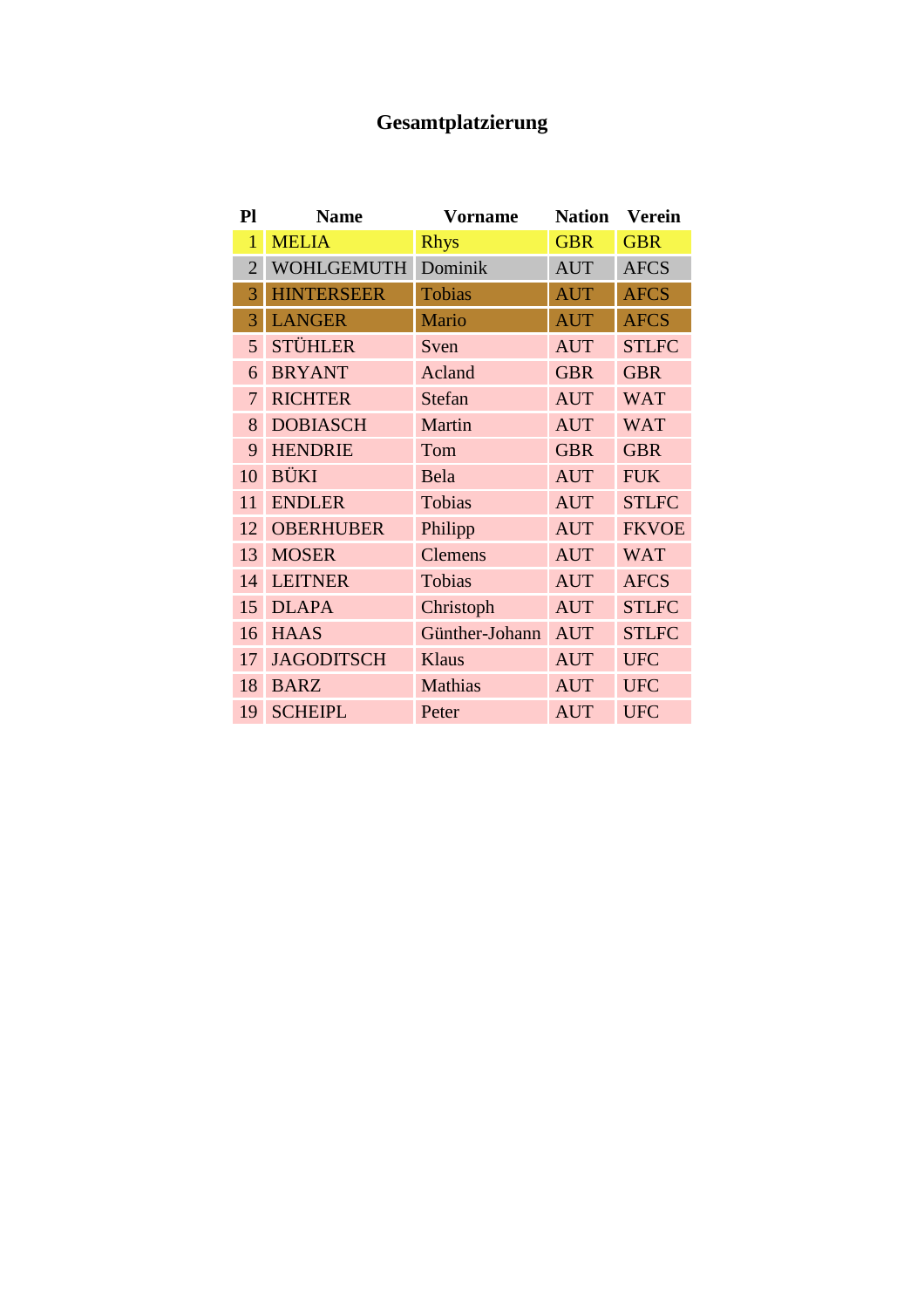## **Damenflorett**

| <b>Runde Nr 1</b>                     |                    |  |  |         | <b>S/G Index GT</b>     |    |
|---------------------------------------|--------------------|--|--|---------|-------------------------|----|
| <b>ORBAN Fanny</b>                    |                    |  |  |         | AUT 10 2 0 0/4 -17 3    |    |
| WEISS Kim                             |                    |  |  |         | AUT V V V V 4 4/4 15 19 |    |
| <b>SOLACHER Anna.Clara</b>            | AUT V 0 V 2 2/4 1  |  |  |         | 12                      |    |
| <b>SUTTON Lisa</b>                    | AUT V 0 1 3 1/4 -8 |  |  |         |                         | -9 |
| KOPPENWALLNER-BÖHM Barbara AUT V3 V V |                    |  |  | $3/4$ 9 |                         |    |

| <b>Runde Nr 2</b>                      |                       |  |  |  | <b>S/G Index GT</b> |                |
|----------------------------------------|-----------------------|--|--|--|---------------------|----------------|
| DAJCIC Marcela                         | AUT 3 V V V V 4/5 10  |  |  |  |                     | 23             |
| WOHLGEMUTH Olivia AUT V V V V V 5/5 19 |                       |  |  |  |                     | 25             |
| KRÄNKL Maria                           | AUT 2 0 V V V 3/5 4   |  |  |  |                     | 17             |
| WALZHOFER Nicole AUT 4 2 2 V V 2/5 0   |                       |  |  |  |                     | 18             |
| <b>KREYE Gudrun</b>                    | AUT 1 0 1 1 2 0/5 -20 |  |  |  |                     | 5 <sup>5</sup> |
| <b>MAYR</b> Teresa                     | AUT 1 1 0 2 V 1/5 -13 |  |  |  |                     | - 9            |

| <b>Runde Nr 3</b>                         |                        |  |  |  |               | <b>S/G Index GT</b> |    |
|-------------------------------------------|------------------------|--|--|--|---------------|---------------------|----|
| DEUTSCHMANN Karoline AUT V 1 V V V 4/5 12 |                        |  |  |  |               |                     | 21 |
| <b>CENKER</b> Freya                       | AUT 1                  |  |  |  | 2 V V V 3/5 2 |                     | 18 |
| <b>HAUNOLD Renee</b>                      | AUT V V   V V V 5/5 18 |  |  |  |               |                     | 25 |
| <b>BARZ</b> Ronja                         | AUT 0 0 1 1 1 0/5 -22  |  |  |  |               |                     | 3  |
| <b>JANKOVICH Romana</b>                   | AUT 1 2 2 V 1 1/5 -10  |  |  |  |               |                     | 11 |
| <b>MAREICH Judith</b>                     | <b>AUT 2 4 1 V V</b>   |  |  |  | $2/5$ 0       |                     |    |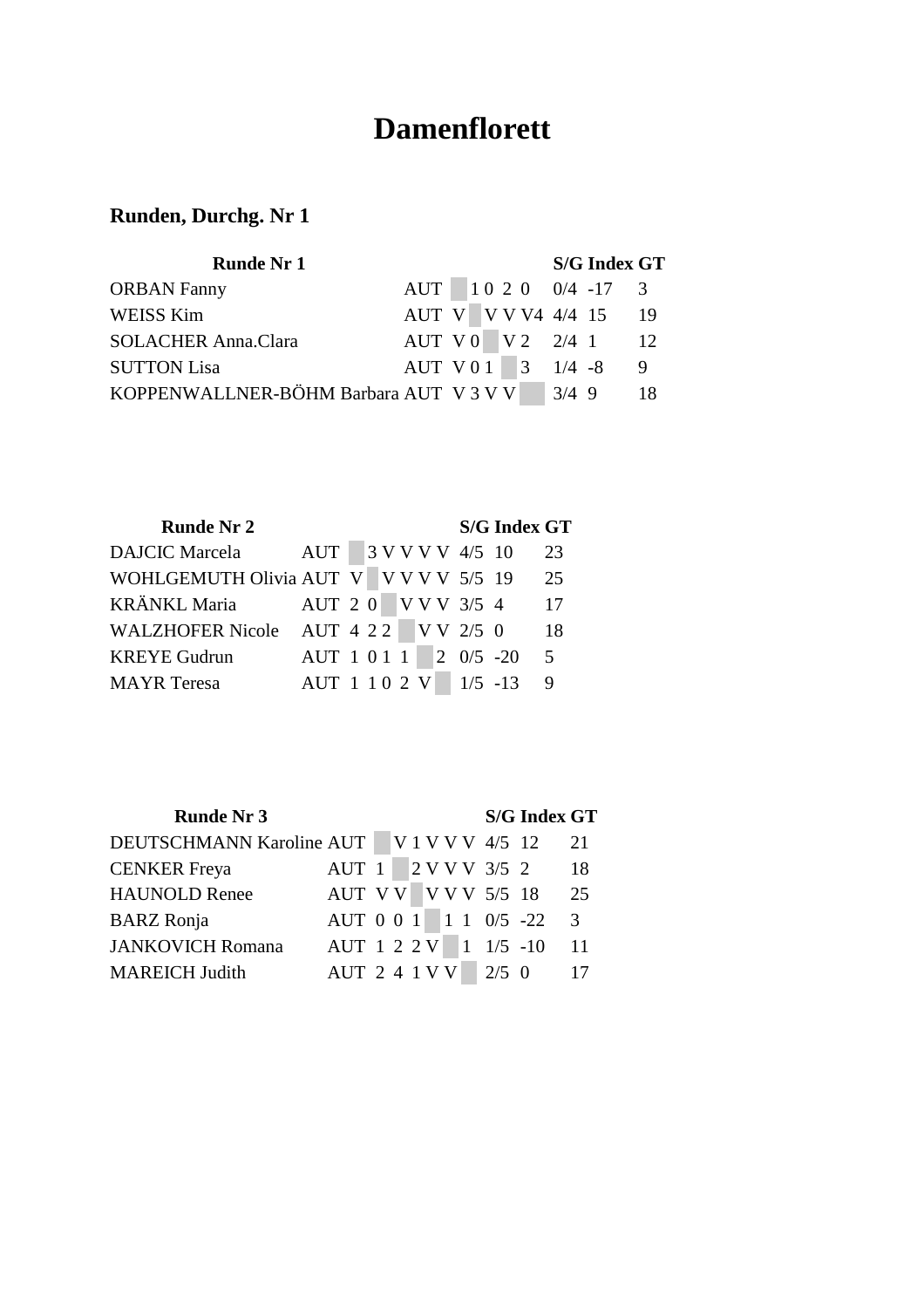| P1             | <b>Name</b>                   | <b>Vorname</b> | <b>Nation</b><br><b>Verein</b> |              | S/G   | Ind GT         |                | <b>Platzierung</b> |
|----------------|-------------------------------|----------------|--------------------------------|--------------|-------|----------------|----------------|--------------------|
| $\mathbf{1}$   | <b>WOHLGEMUTH</b>             | Olivia         | <b>AUT</b>                     | <b>AFCS</b>  | 1.000 | 19             | 25             | qualifiziert       |
| $\overline{2}$ | <b>HAUNOLD</b>                | Renee          | <b>AUT</b>                     | <b>AFCS</b>  | 1.000 | 18             | 25             | qualifiziert       |
| 3              | <b>WEISS</b>                  | Kim            | <b>AUT</b>                     | <b>FUM</b>   | 1.000 | 15             | 19             | qualifiziert       |
| $\overline{4}$ | <b>DEUTSCHMANN</b>            | Karoline       | <b>AUT</b>                     | <b>STLFC</b> | 0.800 | 12             | 21             | qualifiziert       |
| 5              | <b>DAJCIC</b>                 | Marcela        | <b>AUT</b>                     | <b>AFCS</b>  | 0.800 | 10             | 23             | qualifiziert       |
| 6              | <b>KOPPENWALLNER</b><br>-BÖHM | <b>Barbara</b> | <b>AUT</b>                     | <b>WAT</b>   | 0.750 | 9              | 18             | qualifiziert       |
| 7              | <b>KRÄNKL</b>                 | Maria          | <b>AUT</b>                     | <b>FUM</b>   | 0.600 | $\overline{4}$ | 17             | qualifiziert       |
| 8              | <b>CENKER</b>                 | Freya          | <b>AUT</b>                     | <b>FUM</b>   | 0.600 | $\overline{2}$ | 18             | qualifiziert       |
| 9              | <b>SOLACHER</b>               | Anna.Clara     | <b>AUT</b>                     | <b>STLFC</b> | 0.500 | $\mathbf{1}$   | 12             | qualifiziert       |
| 10             | <b>WALZHOFER</b>              | <b>Nicole</b>  | <b>AUT</b>                     | <b>STLFC</b> | 0.400 | $\overline{0}$ | 18             | qualifiziert       |
| 11             | <b>MAREICH</b>                | Judith         | <b>AUT</b>                     | <b>STLFC</b> | 0.400 | $\overline{0}$ | 17             | qualifiziert       |
| 12             | <b>SUTTON</b>                 | Lisa           | <b>AUT</b>                     | <b>UFC</b>   | 0.250 | $-8$           | 9              | qualifiziert       |
| 13             | <b>JANKOVICH</b>              | Romana         | <b>AUT</b>                     | <b>ASC</b>   | 0.200 | $-10$          | 11             | qualifiziert       |
| 14             | <b>MAYR</b>                   | Teresa         | <b>AUT</b>                     | <b>UFC</b>   | 0.200 | $-13$          | 9              | qualifiziert       |
| 15             | <b>ORBAN</b>                  | Fanny          | <b>AUT</b>                     | <b>FKWND</b> | 0.000 | $-17$          | 3              | qualifiziert       |
| 16             | <b>KREYE</b>                  | Gudrun         | <b>AUT</b>                     | <b>UFC</b>   | 0.000 | $-20$          | $\overline{5}$ | ausgeschieden      |
| 17             | <b>BARZ</b>                   | Ronja          | <b>AUT</b>                     | <b>UFC</b>   | 0.000 | $-22$          | $\overline{3}$ | ausgeschieden      |

| <b>Runde Nr 1</b>                                  |                       |  |  |  | <b>S/G Index GT</b>     |   |
|----------------------------------------------------|-----------------------|--|--|--|-------------------------|---|
| <b>SUTTON Lisa</b>                                 |                       |  |  |  | $AUT$ 0 1 V 1 1/4 -11 7 |   |
| <b>KRÄNKL Maria</b>                                |                       |  |  |  | AUT V 1 V V 3/4 5 16    |   |
| KOPPENWALLNER-BÖHM Barbara AUT V V V V 3 3/4 10 18 |                       |  |  |  |                         |   |
| <b>JANKOVICH Romana</b>                            | AUT 3 2 2   1 0/4 -12 |  |  |  |                         | 8 |
| WOHLGEMUTH Olivia                                  | AUT V 4 V 4 V 3/4 8   |  |  |  |                         |   |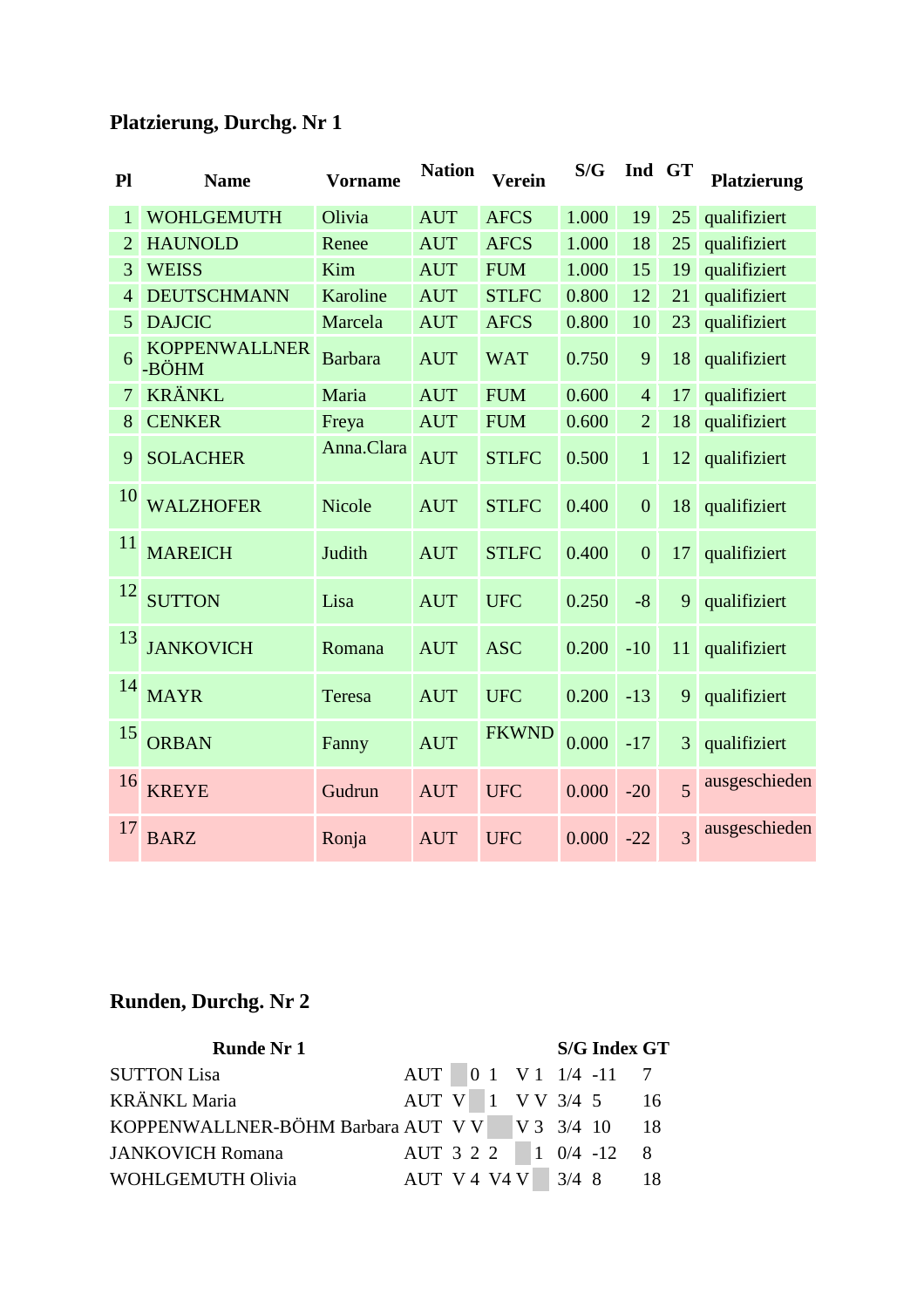| <b>Runde Nr 2</b>                          |  |  |  | <b>S/G Index GT</b> |     |
|--------------------------------------------|--|--|--|---------------------|-----|
| DAJCIC Marcela AUT V V V V 4/4 11          |  |  |  |                     | 20  |
| HAUNOLD Renee AUT 2 4 4 V 1/4 -1           |  |  |  |                     | 15  |
| CENKER Freya AUT $3 \text{ V}$ V V $3/4$ 7 |  |  |  |                     | 18  |
| MAREICH Judith AUT 3 V 1 V 2/4 -2          |  |  |  |                     | 14  |
| MAYR Teresa AUT 1 1 1 2 0/4 -15            |  |  |  |                     | - 5 |

| <b>Runde Nr 3</b>                      |                    |  |  |      | <b>S/G Index GT</b> |                |
|----------------------------------------|--------------------|--|--|------|---------------------|----------------|
| <b>WALZHOFER Nicole</b>                | AUT V V V V 4/4 10 |  |  |      |                     | 20             |
| SOLACHER Anna.Clara AUT 2 V V 2 2/4 -2 |                    |  |  |      |                     | 14             |
| DEUTSCHMANN Karoline AUT 34 V 3 1/4 0  |                    |  |  |      |                     | -15            |
| <b>ORBAN Fanny</b>                     | AUT 120 1 0/4 -16  |  |  |      |                     | $\overline{4}$ |
| <b>WEISS Kim</b>                       | AUT 4 V V V        |  |  | 3/48 |                     | 19             |

| P1             | <b>Name</b>                   | <b>Vorname</b> | <b>Nation</b> | <b>Verein</b> | S/G   | Ind   | <b>GT</b>       | <b>Platzierung</b> |
|----------------|-------------------------------|----------------|---------------|---------------|-------|-------|-----------------|--------------------|
|                | <b>WOHLGEMUTH</b>             | Olivia         | <b>AUT</b>    | <b>AFCS</b>   | 0.889 | 27    | 43              | qualifiziert       |
| 2              | <b>DAJCIC</b>                 | Marcela        | <b>AUT</b>    | <b>AFCS</b>   | 0.889 | 21    | 43              | qualifiziert       |
| 3              | <b>WEISS</b>                  | Kim            | <b>AUT</b>    | <b>FUM</b>    | 0.875 | 23    | 38              | qualifiziert       |
| $\overline{A}$ | KOPPENWALLNER-<br><b>BÖHM</b> | <b>Barbara</b> | <b>AUT</b>    | <b>WAT</b>    | 0.750 | 19    | 36 <sup>2</sup> | qualifiziert       |
| 5              | <b>HAUNOLD</b>                | Renee          | <b>AUT</b>    | <b>AFCS</b>   | 0.667 | 17    | 40              | qualifiziert       |
| 6              | <b>WALZHOFER</b>              | <b>Nicole</b>  | <b>AUT</b>    | <b>STLFC</b>  | 0.667 | 10    | 38              | qualifiziert       |
| 7              | <b>CENKER</b>                 | Freya          | <b>AUT</b>    | <b>FUM</b>    | 0.667 | 9     | 36              | qualifiziert       |
| 8              | <b>KRÄNKL</b>                 | Maria          | <b>AUT</b>    | <b>FUM</b>    | 0.667 | 9     | 33              | qualifiziert       |
| 9              | <b>DEUTSCHMANN</b>            | Karoline       | <b>AUT</b>    | <b>STLFC</b>  | 0.556 | 12    | 36              | qualifiziert       |
| 10             | <b>SOLACHER</b>               | Anna.Clara     | <b>AUT</b>    | <b>STLFC</b>  | 0.500 | $-1$  | 26              | qualifiziert       |
| 11             | <b>MAREICH</b>                | Judith         | <b>AUT</b>    | <b>STLFC</b>  | 0.444 | $-2$  | 31              | qualifiziert       |
| 12             | <b>SUTTON</b>                 | Lisa           | <b>AUT</b>    | <b>UFC</b>    | 0.250 | $-19$ | 16              | qualifiziert       |
| 13             | <b>JANKOVICH</b>              | Romana         | <b>AUT</b>    | <b>ASC</b>    | 0.111 | $-22$ | 19              | qualifiziert       |
| 14             | <b>MAYR</b>                   | Teresa         | <b>AUT</b>    | <b>UFC</b>    | 0.111 | $-28$ | 14              | qualifiziert       |
| 15             | <b>ORBAN</b>                  | Fanny          | <b>AUT</b>    | <b>FKWND</b>  | 0.000 | $-33$ | 7               | qualifiziert       |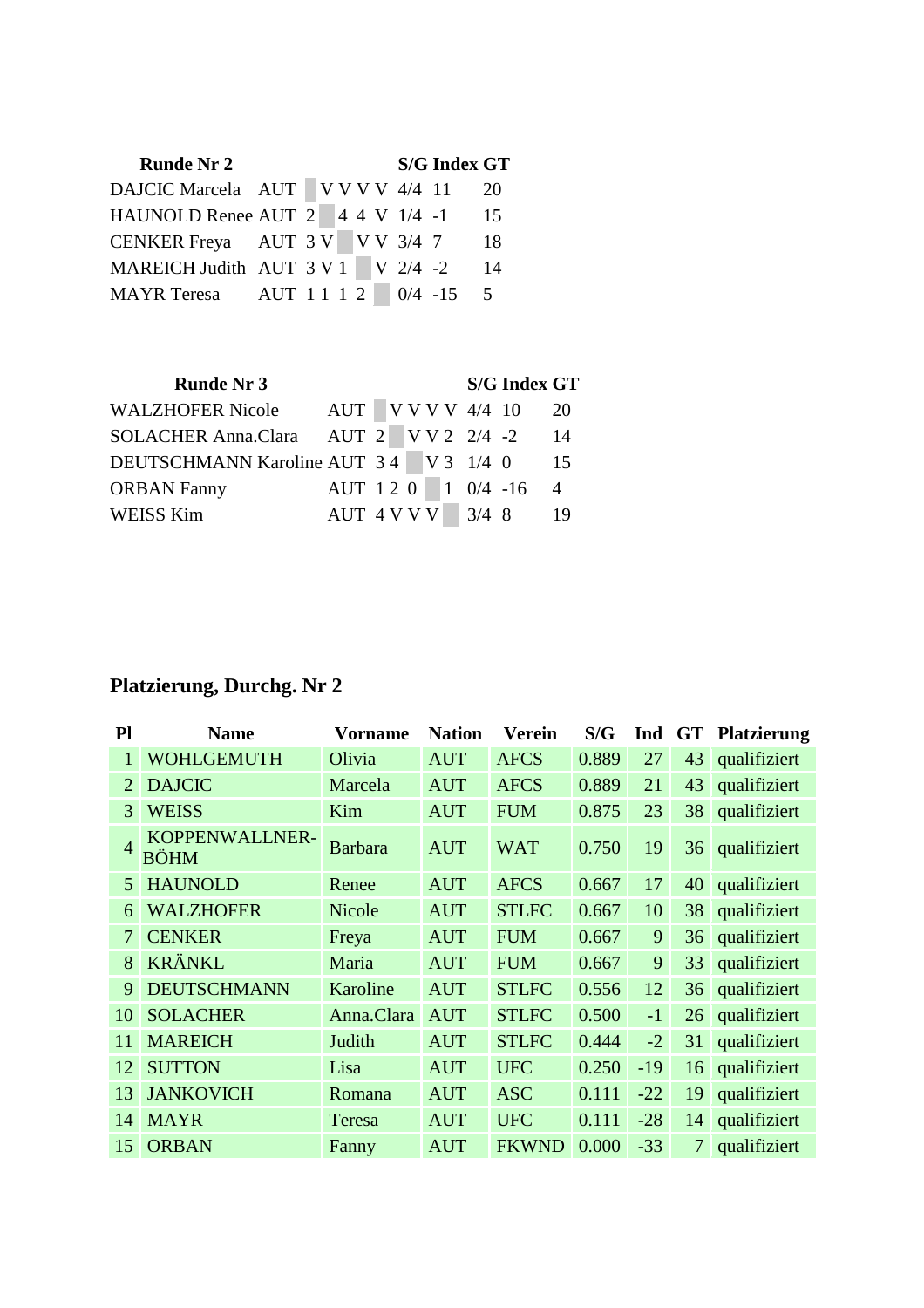#### **Direktausscheidung mit 16**